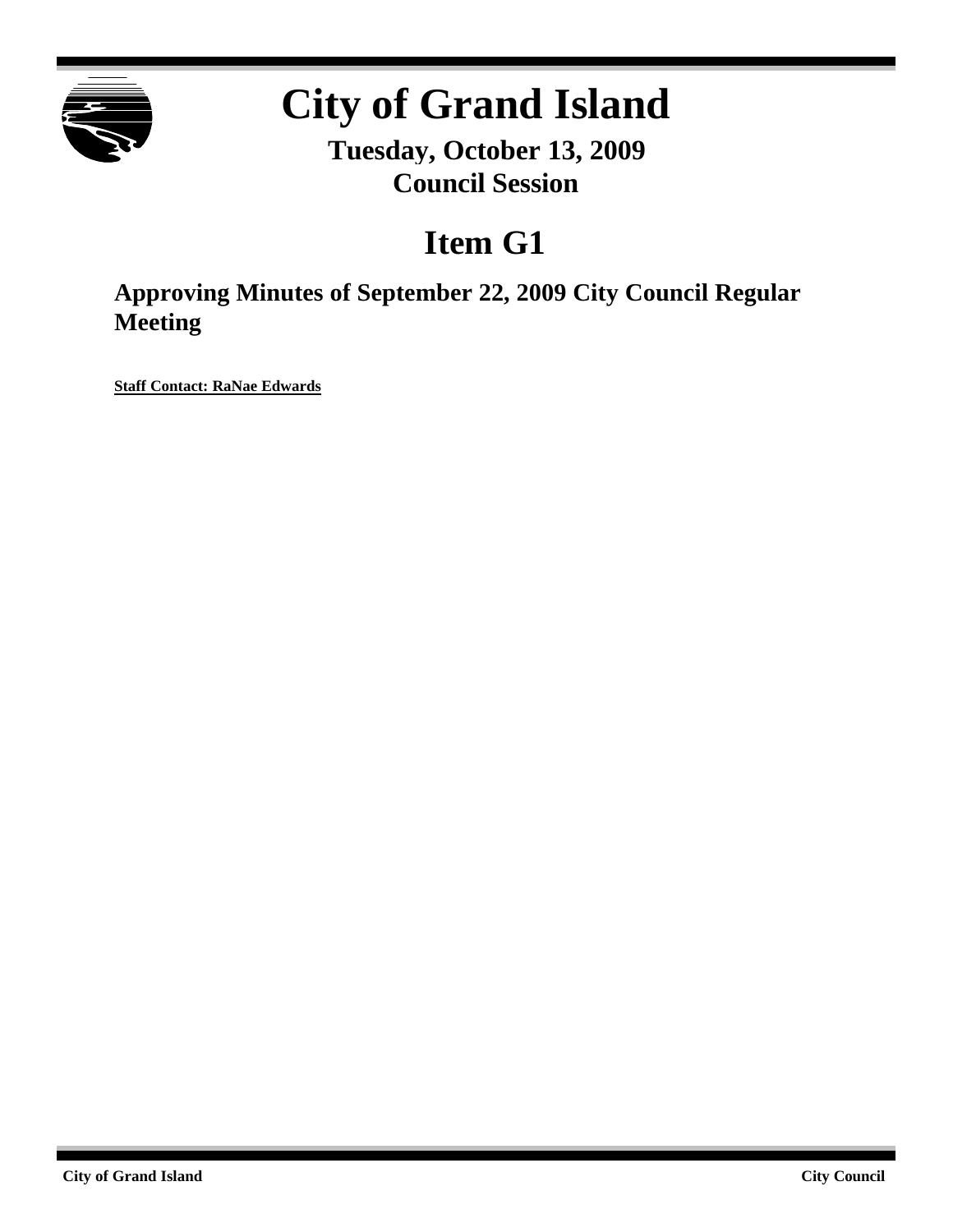#### CITY OF GRAND ISLAND, NEBRASKA

#### MINUTES OF CITY COUNCIL REGULAR MEETING September 22, 2009

Pursuant to due call and notice thereof, a Regular Meeting of the City Council of the City of Grand Island, Nebraska was conducted in the Council Chambers of City Hall, 100 East First Street, on September 8, 2009. Notice of the meeting was given in *The Grand Island Independent* on September 2, 2009.

Mayor Hornady called the meeting to order at 7:00 p.m. The following City Councilmember's were present: Meyer, Niemann, Gilbert, Haase, Carney, Dugan, Ramsey, Nickerson, and Zapata. Councilmember Gericke was absent. The following City Officials were present: City Administrator Jeff Pederson, City Clerk RaNae Edwards, Finance Director Mary Lou Brown, City Attorney Dale Shotkoski, and Public Works Director Steve Riehle.

#### INVOCATION was given by Mayor Hornady followed by the PLEDGE OF ALLEGIANCE.

MAYOR COMMUNICATION: Mayor Hornady introduced Community Youth Council members Miranda Baxter and Andres Bamboa along with Board Member Randy See. Mayor Hornady mentioned a fund Raiser scheduled for Thursday, September 24th for Juvenile Diabetes and events taking place at the Nebraska Nature & Visitors Center on Saturday, September  $26^{\text{th}}$ .

# PRESENTATIONS AND PROCLAMATIONS:

Recognition of Gary Mader, Utilities Department Director for 35 Years of Service with the City of Grand Island. The Mayor and City Council recognized Utilities Department Director Gary Mader for 25 years of service with the City of Grand Island. Mr. Mader was present for the recognition and thanked the council and utility employees for their support.

Proclamation "Public Power Week" October 4-10, 2009. Mayor Hornady proclaimed the week of October 4-10, 2009 as "Public Power Week" Gary Mader, Utilities Department Director was present to receive the proclamation.

Proclamation "Community Planning Month" October 2009. Mayor Hornady proclaimed the month of October 2009 as "Community Planning Month". Chad Nabity, Regional Planning Director was present to receive the proclama tion.

#### PUBLIC HEARINGS:

Public Hearing on the Semi-Annual Report by the Citizens' Review Committee (CRC). Dehn Renter, CRC Chairman, 1820 N. Sherman Court gave the semi-annual report for the Citizens' Review Committee. Mentioned was the intent of CRC to bring new businesses and jobs to Grand Island for future growth. No public testimony was heard.

Public Hearing for Program Income Reuse Funds Guidelines for Housing. Joni Kuzma, Community Development Administrator reported that the Community Development Division administers Program Income Reuse Funds for activities that rehabilitate or support housing within Community Development Block Grand (CDBG) project area boundaries. The proposed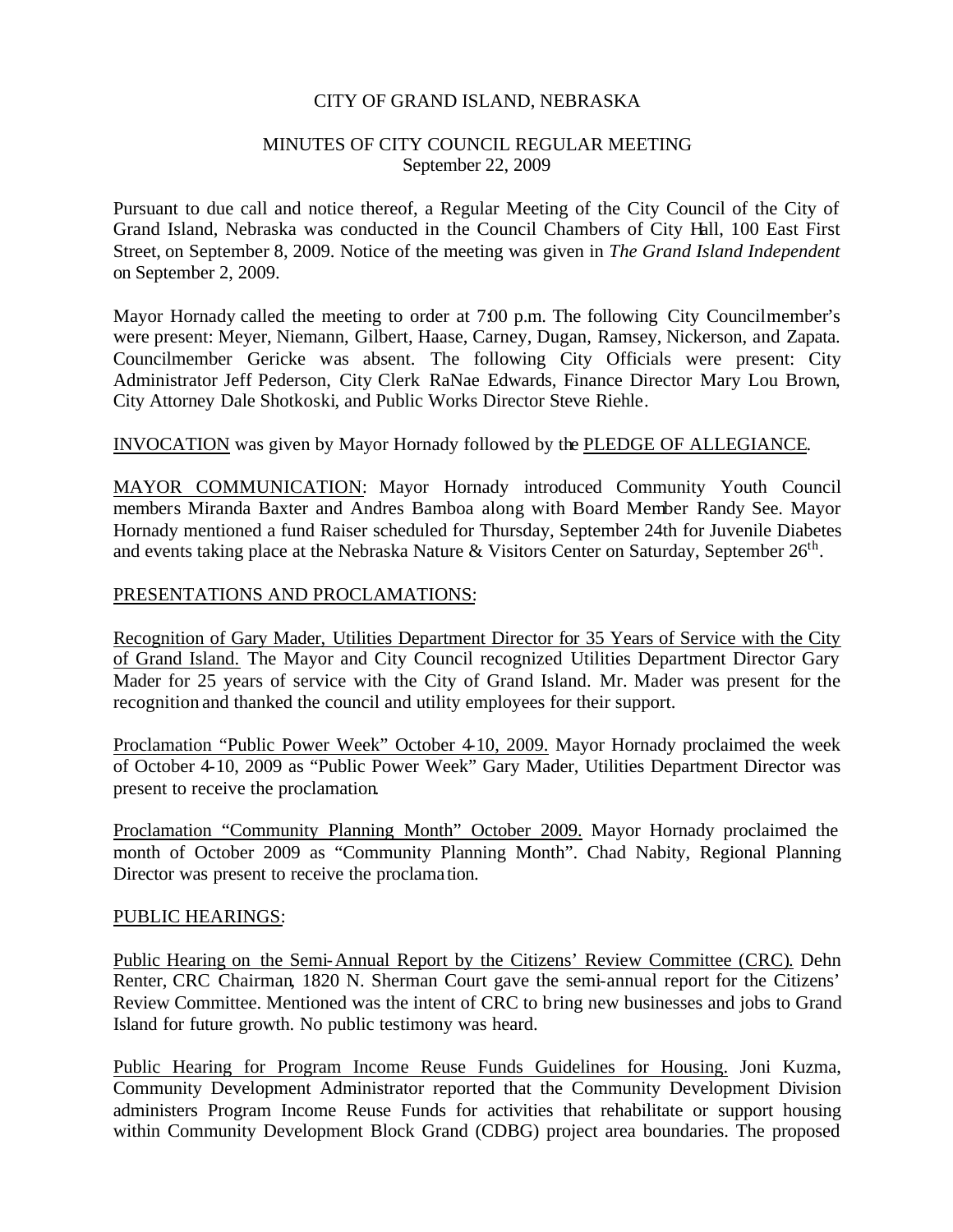Reuse Plan had been updated to reflect compliance with the Nebraska Department of Economic Development. Staff recommended approval. No public testimony was heard.

#### ORDINANCES:

Councilmember Gilbert moved "that the statutory rules requiring ordinances to be read by title on three different days be suspended and that ordinances numbered:

#9239 – Consideration of Approving Salary Ordinance #9240 – Consideration of Amendment to Ordinance No. 9232; Vacation of a Portion of the Public Alley Located in Rollins Second Subdivision

be considered for passage on the same day upon reading by number only and that the City Clerk be permitted to call out the number of these ordinances on first reading and then upon final passage and call for a roll call vote on each reading and then upon final passage." Councilmember Ramsey second the motion. Upon roll call vote, all voted aye. Motion adopted.

Brenda Sutherland, Human Resources Director reported that Ordinance #9239 was the salary ordinance that was discussed at the September 8, 2009 City Council meeting setting the wages for the upcoming fiscal year. Explained was the salary survey results and implementation for non-union employees.

Discussion was held on step movements, budget authority, cities included in the array, and comparability of work duties.

Motion by Meyer, second by Dugan to approve Ordinance #9239.

City Clerk: Ordinance #9239 on first reading. All those in favor of the passage of this ordinance on first reading, answer roll call vote. Upon roll call vote, Councilmember's Meyer, Niemann, Gilbert, Carney, Dugan, Ramsey, Zapata, and Nickerson voted aye. Councilmember Haase voted no. Motion adopted.

City Clerk: Ordinance #9239 on final passage. All those in favor of the passage of this ordinance on final passage, answer roll call vote. Upon roll call vote, Councilmember's Meyer, Niemann, Gilbert, Carney, Dugan, Ramsey, Zapata, and Nickerson voted aye. Councilmember Haase voted no. voted aye. Motion adopted.

Mayor Hornady: By reason of the roll call votes on first reading and then upon final passage, Ordinance #9239 is declared to be lawfully adopted upon publication as required by law.

#9240 – Consideration of Amendment to Ordinance No. 9232; Vacation of a Portion of the Public Alley Located in Rollins Second Subdivision

Steve Riehle, Public Works Director reported that on September 8, 2009 City Council approved Ordinance No. 9232 which vacated the public alley between Lot One (1), Block Nine (9) and Lot Ten (10), Block Nine (9) in Rollins Addition had an incorrect legal description for the alley vacation due to the area being resubdivided.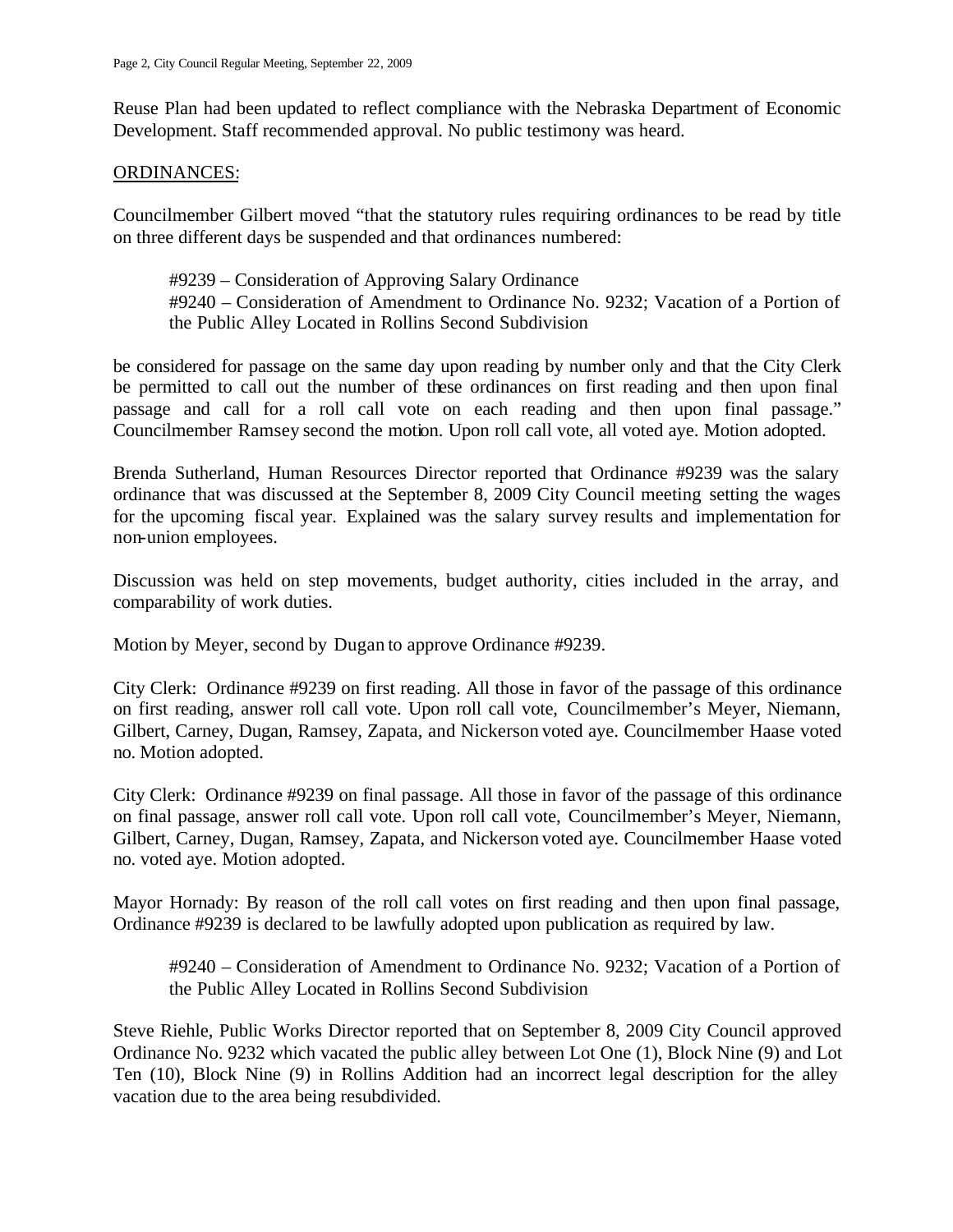Motion by Dugan, second by Zapata to approve Ordinance #9240.

City Clerk: Ordinance #9240 on first reading. All those in favor of the passage of this ordinance on first reading, answer roll call vote. Upon roll call vote, all voted aye. Motion adopted.

City Clerk: Ordinance #9240 on final passage. All those in favor of the passage of this ordinance on final passage, answer roll call vote. Upon roll call vote, all voted aye. Motion adopted.

Mayor Hornady: By reason of the roll call votes on first reading and then upon final passage, Ordinance #9240 is declared to be lawfully adopted upon publication as required by law.

CONSENT AGENDA: Consent Agenda item G-4 was removed for further discussion. Motion by Zapata, second by Ramsey to approve the Consent Agenda excluding item G-4. Upon roll call vote, all voted aye. Motion adopted.

Approving Minutes of September 8, 2009 City Council Regular Meeting.

Approving Garbage Permits for Central Waste Disposal, Clark Brothers Sanitation, Heartland Disposal, Mid-Nebraska Disposal and Refuse Permits for Full Circle, O'Neill Transportation and Equipment, and Scott's Hauling.

Approving Request from Bobby L. Washington, 214 North Custer for Liquor Manager Designation for Pizza Hut, 1608 South Locust Street.

#2009-230 – Approving Program Income Reuse Funds Guidelines for Housing.

#2009-231 – Approving Neighborhood Stabilization Community Development Block Grant Program Guidelines.

#2009-232 – Approving Bid Award for Bottom and Fly Ash Structure Painting – Platte Generating Station with F & H Companies of Wichita, Kansas in an Amount of \$117,446.00.

#2009-233 – Approving Bid Award for Natural Gas Supply to Burdick Station with Seminole Energy Services of Holdrege, Nebraska.

#2009-234 – Approving Termination of Contract for Mercury Monitor Emissions with Sick Maihak, Inc. of Bloomington, Minnesota.

#2009-235 – Approving Negotiated Bid Amount for Burdick Controls Computer Upgrade – 2009 with Metso Automation of Lansdale, Pennsylvania in an Amount of \$195,265.00.

#2009-236 – Approving Demolition and Disposal of Concrete for the Anaerobic Digestion Site at the Waste Water Treatment Plant with Hooker Brothers Construction Co. of Grand Island, Nebraska in an Amount of \$31,500.00.

#2009-237 – Approving Amendment to Resolution #2009-217; Change Order Number 3 for Capital Avenue Widening, Street Improvement District #1256 with The Diamond Engineering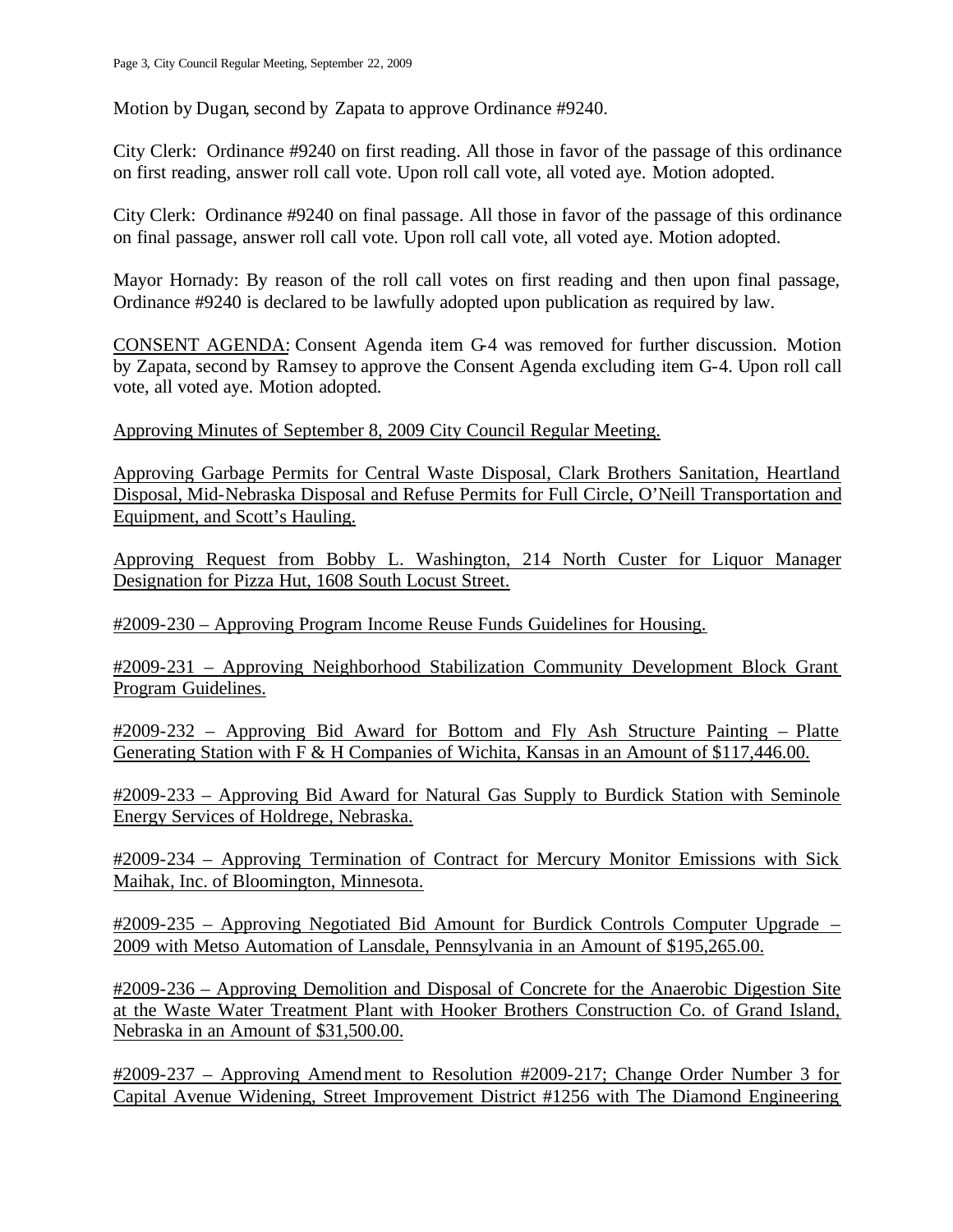Company of Grand Island, Nebraska for an Increase of \$141,330.31 and a Revised Contract Amount of \$3,903,955.74.

#2009-238 – Approving Amendment to the One & Six Year Street Improvement Plan.

#2009-239 – Approving Purchase Agreement for SelfCheck Machine Self Pay Components with SirsiDynix in an Amount of \$26,508.00.

#2009-229 – Approving Semi-Annual Report by the Citizens' Review Committee on the Economic Development Program Plan.

Motion by Haase, second by Carney to approve Resolution #2009-229 with the addition of the EDC Report and Financial Document. Upon roll call vote, all voted aye. Motion adopted.

### REQUEST S AND REFERRALS:

Consideration of Request from Jeanie Bartz to Amend the Park Plan for Kingswood Estates Mobile Park Located at 2323 Bellwood Drive. Craig Lewis, Building Department Director reported that this request would modify the park plan for Kingswood Estates Mobile Home Park to allow for the conversion of ten existing manufactured home sites into recreational vehicle sites.

Discussion was held regarding restrictions and setbacks, connections to water, sewer and utility. Mr. Lewis explained these lots had water, sewer, and utility as they were for manufactured homes and all regulations regarding the City Code would apply.

Motion by Meyer, second by Niemann to approve the request from Jeanie Bartz to amend the Park Plan for Kingswood Estates Mobile Home Park located at 2323 Bellwood Drive. Upon roll call vote, all voted aye. Motion adopted.

# RESOLUTIONS:

#2009-240 – Consideration of Approving Funding of Economic Development Request. Mary Lou Brown, Finance Director reported this was the annual funding request from the Economic Development Corporation in the amount of \$350,000.00 which was budgeted.

Marlan Ferguson, EDC President updated the Mayor and Council on the commitment of EDC to promote job growth in Grand Island. The 2009-2010 budget was discussed.

Motion by Haase, second by Carney to approve Resolution #2009-240 with the addition of the Financial Report. Upon roll call vote, all voted aye. Motion adopted.

# PAYMENT OF CLAIMS:

Motion by Dugan, second by Ramsey to approve the Claims for the period of September 9, 2009 through September 22, 2009, for a total amount of \$4,442.551.74. Unanimously approved.